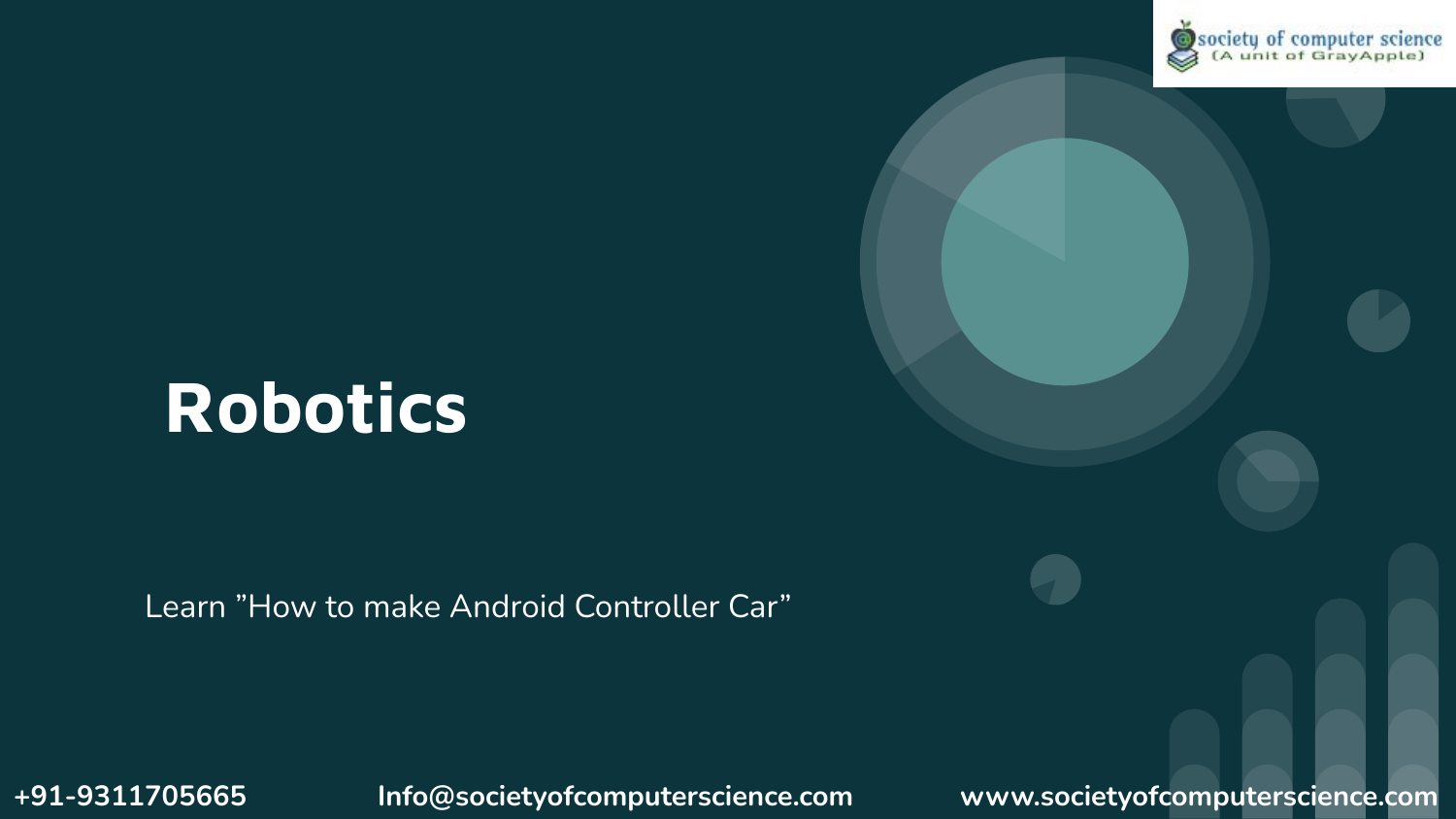

## Introduction to Robotics

- Introduction to Robotics
- Types of Robot according to application
- Market exposure robotics
- Introduction to Embedded System
- What is embedded
- Use of Embedded in our life

#### Introduction to Basic Electronic

- Analog Electronic:
- Basic of Bread Board, Resistor, Capacitor
- Voltage divider circuit
- Testing with multimeter
- **Types of Switches**
- Digital Electronic:
- Logic gates
- Basic of counters
- Introduction to various general purpose  $IC$
- Power Supplies
- Building a standard voltage supply
- Regulated DC voltage Supply

Sensor, Actuator & Microcontroller

- Sensor and Actuator
- Mechanism used by sensor
- Line sensing, temperature sensor, Distance Measurement
- Motors
- **Motor Drivers**
- Introduction to microcontroller
- Overview of Microcontroller
- Application & Scope of microcontroller
- Introduction to AVR Architecture
- Familiarization with various addressing Modes of Atmega 16

### Embedded C

- **Programming Technique (Low level/** High level/ Very High Level)
- **Description of various function of** Embedded C
- Working on Simulator

#### Interfacing with Microcontroller

- LED
- Motor Driver IC
- $LCD$
- IR Sensor
- Advance Sensor
- **Buzzer**
- **Relay**
- DTMF IC
- Communication using a mobile personal computer
- Brushing up TTL logic communication
- Communication without developing application (using Hyper Terminal)
- Serial Communication
- GSM Protocol
- ZigBee Protocol
- RF communication
- 10. Mechanical Assembly
- Trouble Shooting Techniques
- 11. Working on Arduino
- Atmega 328P
- **Bluetooth**
- Wifi
- Android controlled bots